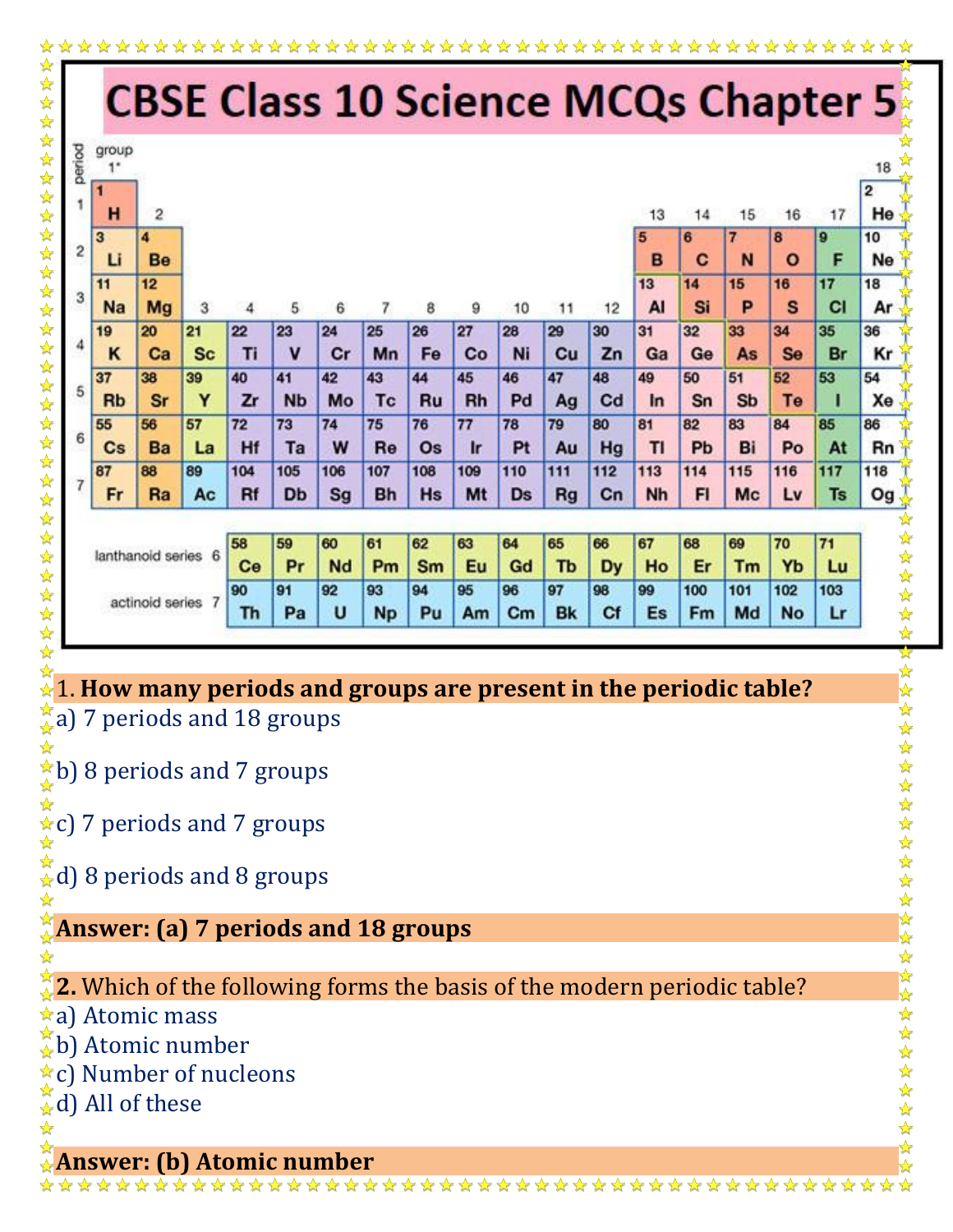| $\overleftrightarrow{a}$ 3. What happens to the electropositive character of elements on moving from |              |
|------------------------------------------------------------------------------------------------------|--------------|
| $\mathbb{Z}$ left to right in a periodic table?                                                      |              |
| a) Increase                                                                                          |              |
|                                                                                                      |              |
| $\mathbb{R}$ b) Decreases                                                                            |              |
|                                                                                                      |              |
| $\stackrel{*}{\star}$ c) First increases than decreases                                              |              |
| $\frac{1}{4}$ d) First decreases than increases                                                      |              |
|                                                                                                      |              |
| <b>Answer: (b) Decreases</b>                                                                         |              |
|                                                                                                      |              |
| $\bigcirc$ 4. The electronic configuration of an element M is 2, 8, 4. In modern periodic            |              |
| $\mathcal{R}$ table, the element M is placed in                                                      |              |
| $\frac{1}{k}$ a) 4 <sup>th</sup> group                                                               |              |
| $\frac{1}{\sqrt{\kappa}}$ b) 2 <sup>nd</sup> group                                                   |              |
|                                                                                                      |              |
| $\chi$ c) 14 <sup>th</sup> group                                                                     |              |
| Ad) 18th group                                                                                       |              |
|                                                                                                      |              |
| <b>Answer: (c) 14th group</b>                                                                        |              |
|                                                                                                      |              |
| $\sqrt[3]{5}$ . Which of the following is the correct order of the atomic radii of the               |              |
| $\star$ elements oxygen, fluorine and nitrogen?                                                      |              |
| $\frac{1}{24}$ a) 0 < F < N<br>$\star$ b) N < F < 0                                                  |              |
| $\frac{1}{2}c$ 0 < N < F                                                                             |              |
| $\star d$ ) F < 0 < N                                                                                |              |
| Answer: (d) $F < 0 < N$                                                                              |              |
|                                                                                                      |              |
| $\frac{2}{3}$ 6. What is the other name for group 18 <sup>th</sup> elements?                         |              |
| <b>☆a</b> ) Noble gases                                                                              |              |
| $\hat{a}$ b) Alkali metals                                                                           |              |
| ₹c) Alkali earth metals                                                                              |              |
| <b>☆d) Halogens</b>                                                                                  |              |
| $\frac{1}{\sqrt{2}}$                                                                                 | 女女女女女女女女女女女女 |
| <b>Answer: (a) Noble gases</b>                                                                       |              |
|                                                                                                      |              |
|                                                                                                      |              |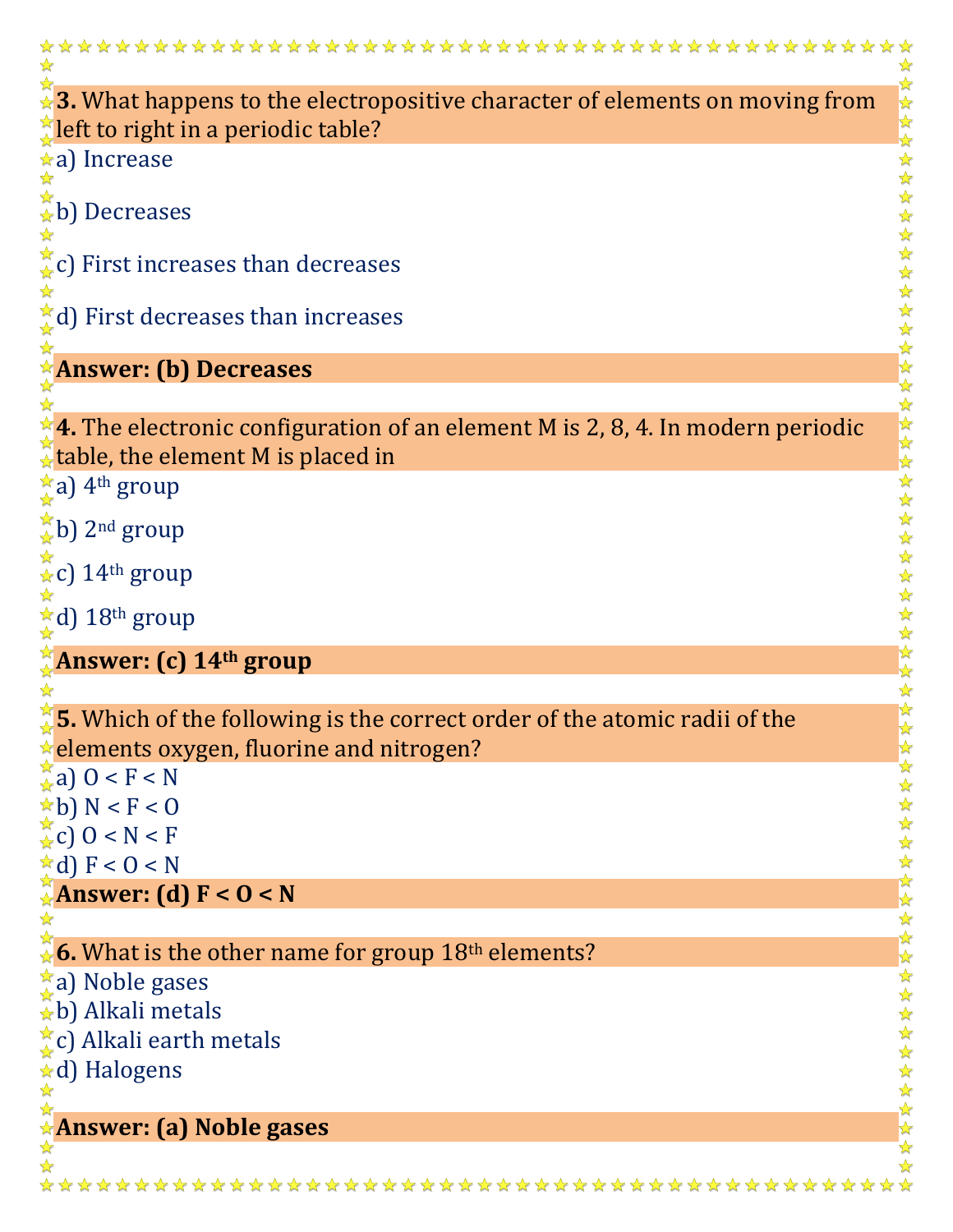| $\chi$ 7. Which of the following is the most reactive element of the group 17?                           |                        |
|----------------------------------------------------------------------------------------------------------|------------------------|
| a) Oxygen                                                                                                |                        |
|                                                                                                          |                        |
| $\overleftrightarrow{\star}$ b) Sodium                                                                   | *********************  |
| $\frac{1}{\sqrt{\lambda}}$ c) Fluorine                                                                   |                        |
|                                                                                                          |                        |
| $\star$ d) Magnesium                                                                                     |                        |
| <b>Answer: (c) Fluorine</b>                                                                              |                        |
|                                                                                                          |                        |
| $\angle$ 8. Element X forms a chloride with the formula XCl <sub>2</sub> , which is a solid with a       |                        |
| $\mathcal{R}$ high melting point. X would most likely be in the same group of the Periodic               |                        |
| $\sqrt[4]{$ Table as                                                                                     |                        |
| $\hat{A}$ a) Na                                                                                          |                        |
| $\frac{1}{\sqrt{\lambda}}$ b) Mg                                                                         | $\frac{1}{2}$<br>☆     |
|                                                                                                          | ☆<br>$\frac{1}{2}$     |
| $\frac{1}{\sqrt{x}}$ c) Al                                                                               |                        |
| ☆d) Si                                                                                                   |                        |
| <b>Answer: (b) Mg</b>                                                                                    | 外外外外外外                 |
|                                                                                                          |                        |
| <b>9.</b> Which group elements are called transition metals?                                             | 外外外                    |
| $\star$ a) Group number 1 to 2                                                                           |                        |
|                                                                                                          |                        |
| $\frac{1}{\star}$ b) Group number 13 to 18<br>$\star$<br>$\star$ c) Group number 3 to 12                 |                        |
|                                                                                                          |                        |
| $\star$ d) Group number 1 to 8                                                                           |                        |
|                                                                                                          |                        |
| $\frac{\pi}{4}$ Answer: (c) Group number 3 to 12                                                         | 女女女女女女女女女女女女女女女女女女女女女女 |
|                                                                                                          |                        |
| $\sqrt[3]{10}$ . Which of the following elements has 2 shells and both are completely<br>$\star$ filled? |                        |
| $\frac{\pi}{4}$ a) Helium                                                                                |                        |
|                                                                                                          |                        |
|                                                                                                          |                        |
| ☆b) Neon                                                                                                 |                        |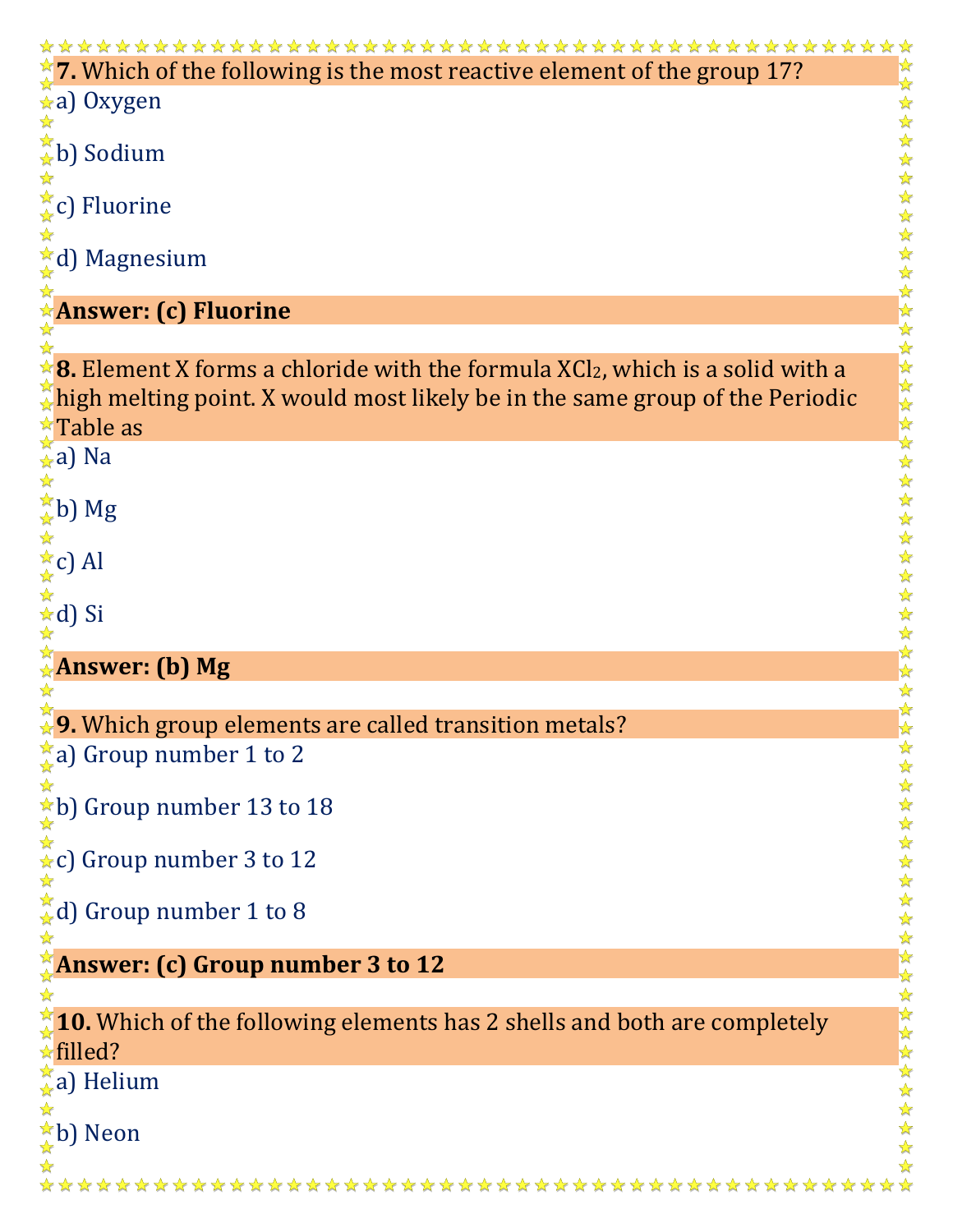| $\frac{1}{\alpha}$ c) Calcium                                                                  |       |
|------------------------------------------------------------------------------------------------|-------|
| $\frac{1}{\mathbf{k}}$ d) Boron                                                                |       |
| <b>Answer: (b) Neon</b>                                                                        |       |
|                                                                                                |       |
| $\star$ 11. Which of the following is the atomic number of an element that forms basic $\star$ |       |
| $\lambda$ oxide?                                                                               |       |
| $\frac{1}{2}$ a) 18                                                                            |       |
| <del>*</del><br>★b) 17<br>★<br>★c) 19<br>★<br>★d) 15                                           |       |
|                                                                                                |       |
|                                                                                                |       |
|                                                                                                |       |
|                                                                                                |       |
|                                                                                                |       |
| <b>Answer: (c) 19</b>                                                                          |       |
|                                                                                                |       |
| $\frac{1}{3}$ 12. The elements A, B and C belong to group 2, 14 and 16 respectively, of the    | ***** |
| $\mathbb{R}$ periodic table. Which of the two elements will form covalent bonds?               |       |
| $\frac{1}{\mathbf{A}}$ a) A and B                                                              |       |
| $\star$ b) B and C                                                                             |       |
|                                                                                                | 经经    |
| $\star$ c) C and A                                                                             |       |
|                                                                                                |       |
| $\stackrel{*}{\downarrow}$ d) None of these                                                    |       |
| $^{\star}$ Answer: (b) B and C                                                                 |       |
|                                                                                                |       |
| $\chi$ 13. Which of the following does not decrease while moving down the group of             |       |
| $\star$ the periodic table?                                                                    | 外外环   |
| $\frac{1}{2}$ a) Atomic radius                                                                 |       |
|                                                                                                |       |
| ★b) Metallic character                                                                         |       |
| <b>★c)</b> Number of shells in the atom                                                        |       |
|                                                                                                |       |
| $\stackrel{\leftrightarrow}{\star}$ d) Valence electrons                                       |       |
|                                                                                                |       |
| <b>Answer: (d) Valence electrons</b>                                                           |       |
|                                                                                                |       |